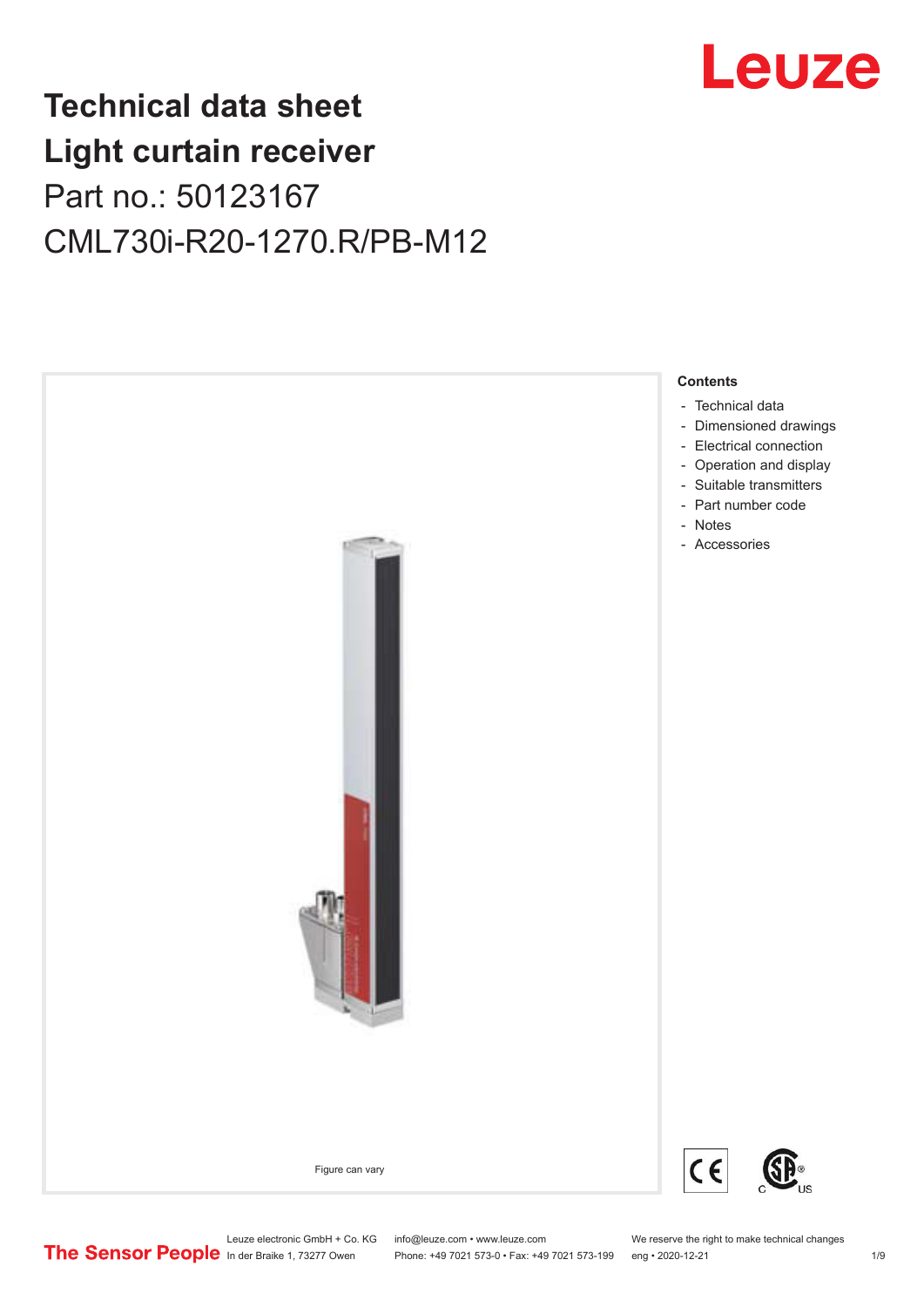### <span id="page-1-0"></span>**Technical data**

# Leuze

| Basic data                                     |                                                               |
|------------------------------------------------|---------------------------------------------------------------|
| <b>Series</b>                                  | 730                                                           |
| <b>Operating principle</b>                     | Throughbeam principle                                         |
| Device type                                    | Receiver                                                      |
| <b>Contains</b>                                | Accessories for the use of the BT-2R1                         |
| <b>Application</b>                             | Detection of transparent objects                              |
|                                                | Object measurement                                            |
|                                                |                                                               |
| <b>Special version</b>                         |                                                               |
| <b>Special version</b>                         | Crossed-beam scanning                                         |
|                                                | Diagonal-beam scanning                                        |
|                                                | Parallel-beam scanning                                        |
|                                                |                                                               |
| <b>Optical data</b>                            |                                                               |
| <b>Operating range</b>                         | Guaranteed operating range                                    |
| <b>Operating range</b>                         | 0.39.5m                                                       |
| Operating range, transparent media             | 0.33.5m                                                       |
| <b>Operating range limit</b>                   | Typical operating range                                       |
| <b>Operating range limit</b>                   | $0.212$ m                                                     |
| <b>Measurement field length</b>                | 1,270 mm                                                      |
| <b>Number of beams</b>                         | 64 Piece(s)                                                   |
| Beam spacing                                   | 20 mm                                                         |
| Measurement data                               |                                                               |
| Minimum object diameter                        | 30 mm                                                         |
| <b>Electrical data</b>                         |                                                               |
| <b>Protective circuit</b>                      | Polarity reversal protection                                  |
|                                                | Short circuit protected                                       |
|                                                | <b>Transient protection</b>                                   |
|                                                |                                                               |
|                                                |                                                               |
| Performance data                               |                                                               |
| Supply voltage U <sub>B</sub>                  | 18  30 V, DC                                                  |
| <b>Residual ripple</b>                         | 0  15 %, From $U_{\rm B}$                                     |
| <b>Open-circuit current</b>                    | 0  270 mA, The specified values refer<br>mitter and receiver. |
|                                                |                                                               |
| Inputs/outputs selectable                      |                                                               |
| Output current, max.                           | 100 mA                                                        |
| Input resistance                               | $6,000 \Omega$                                                |
| Number of inputs/outputs selectable 2 Piece(s) |                                                               |
| Type                                           | Inputs/outputs selectable                                     |
| Voltage type, outputs                          | DC                                                            |
| Switching voltage, outputs                     | Typ. $U_B / 0 V$                                              |
| Voltage type, inputs                           | DC                                                            |
| Switching voltage, inputs                      | high: ≥6V                                                     |
|                                                | $low: 4V$                                                     |
|                                                |                                                               |
| Input/output 1                                 |                                                               |
| Activation/disable delay                       | 1 ms                                                          |
| <b>Timing</b>                                  | to the entire package consisting of trans-                    |
| Cycle time                                     | 1 ms                                                          |
| Response time per beam                         | $10 \mu s$                                                    |

|                              | <b>PROFIBUS DP</b><br><b>Function</b> | Process                      |  |  |
|------------------------------|---------------------------------------|------------------------------|--|--|
|                              |                                       |                              |  |  |
| <b>Service interface</b>     |                                       |                              |  |  |
|                              | <b>Type</b>                           | IO-Link                      |  |  |
|                              | <b>IO-Link</b>                        |                              |  |  |
|                              | <b>Function</b>                       | Configuration via software   |  |  |
|                              |                                       | Service                      |  |  |
|                              | <b>Connection</b>                     |                              |  |  |
| <b>Number of connections</b> |                                       | 2 Piece(s)                   |  |  |
|                              | <b>Plug outlet</b>                    | Rear side                    |  |  |
|                              |                                       |                              |  |  |
|                              | <b>Connection 1</b>                   |                              |  |  |
|                              | <b>Function</b>                       | Configuration interface      |  |  |
|                              |                                       | Connection to transmitter    |  |  |
|                              |                                       | Signal IN                    |  |  |
|                              |                                       | Signal OUT<br>Voltage supply |  |  |
|                              | <b>Type of connection</b>             | Connector                    |  |  |
|                              | <b>Thread size</b>                    | M <sub>12</sub>              |  |  |
|                              | Type                                  | Male                         |  |  |
|                              | <b>Material</b>                       | Metal                        |  |  |
|                              | No. of pins                           | 8-pin                        |  |  |
|                              | Encoding                              | A-coded                      |  |  |
|                              |                                       |                              |  |  |
|                              | <b>Connection 2</b>                   |                              |  |  |
|                              | <b>Function</b>                       | <b>BUS IN</b>                |  |  |
|                              |                                       | <b>BUS OUT</b>               |  |  |
|                              | <b>Type of connection</b>             | Connector                    |  |  |
|                              | <b>Thread size</b>                    | M <sub>12</sub>              |  |  |
|                              | Type                                  | Female                       |  |  |
|                              | <b>Material</b>                       | Metal                        |  |  |
|                              |                                       |                              |  |  |
|                              | No. of pins                           | 5-pin                        |  |  |
|                              | Encoding                              | B-coded                      |  |  |
|                              | <b>Mechanical data</b>                |                              |  |  |
|                              | Design                                | Cubic                        |  |  |
|                              | Dimension (W x H x L)                 | 29 mm x 35.4 mm x 1,303 mm   |  |  |
|                              | <b>Housing material</b>               | Metal                        |  |  |
|                              | <b>Metal housing</b>                  | Aluminum                     |  |  |
|                              | Lens cover material                   | Plastic                      |  |  |
|                              | Net weight                            | 1,500 g                      |  |  |
|                              | <b>Housing color</b>                  | Silver                       |  |  |
|                              | Type of fastening                     | Groove mounting              |  |  |
|                              |                                       | Via optional mounting device |  |  |
|                              | <b>Operation and display</b>          |                              |  |  |
|                              | Type of display                       | LED                          |  |  |
|                              |                                       | OLED display                 |  |  |
|                              | <b>Number of LEDs</b>                 | 2 Piece(s)                   |  |  |
|                              | Type of configuration                 | Software                     |  |  |
|                              |                                       | Teach-in                     |  |  |
|                              | <b>Operational controls</b>           | Membrane keyboard            |  |  |
|                              |                                       |                              |  |  |
|                              | <b>Environmental data</b>             |                              |  |  |
|                              | Ambient temperature, operation        | $-3060 °C$                   |  |  |

**Type** PROFIBUS DP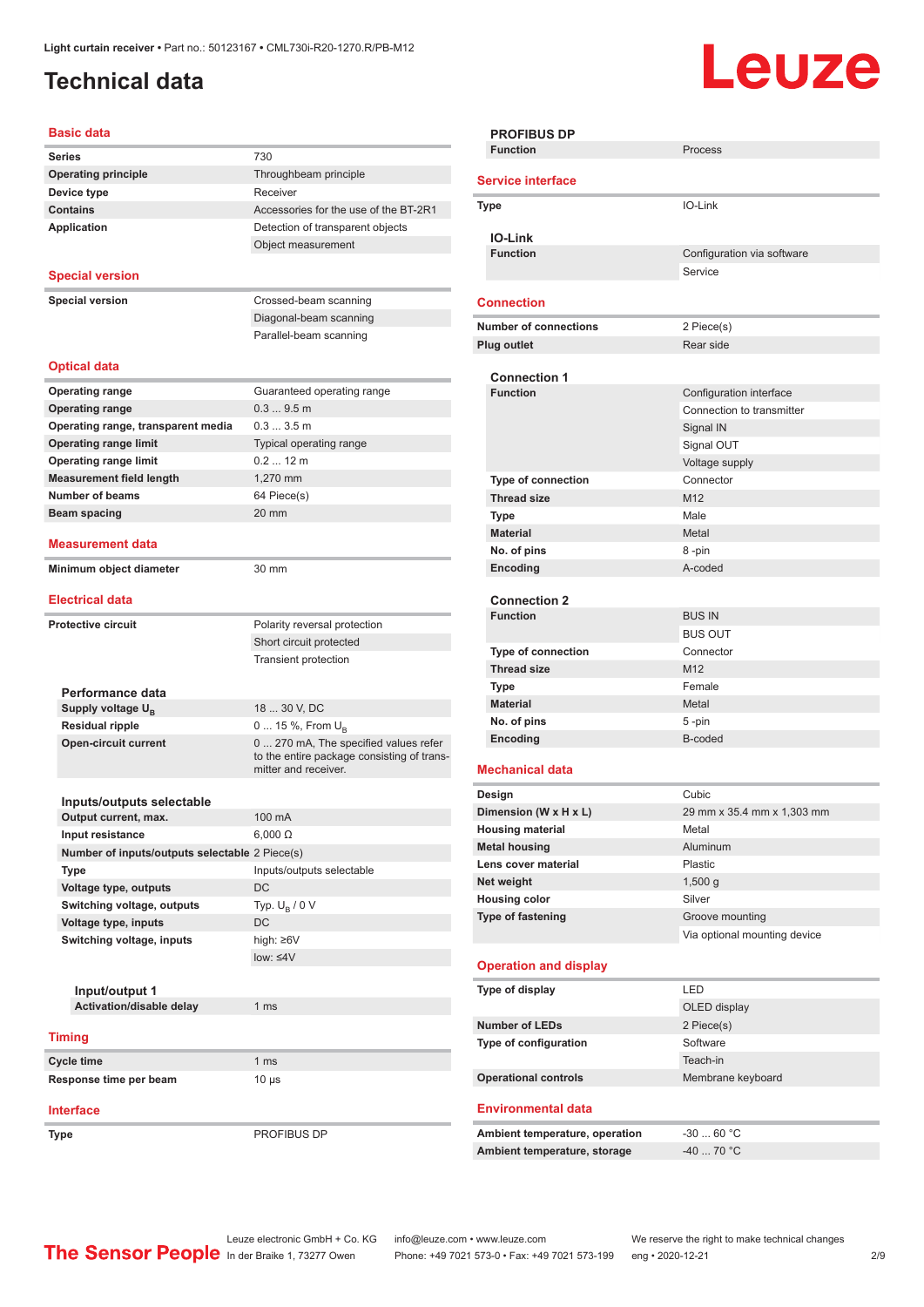## **Technical data**

# Leuze

#### **Certifications**

| Degree of protection     | IP 65         |
|--------------------------|---------------|
| <b>Protection class</b>  | Ш             |
| <b>Certifications</b>    | c CSA US      |
| <b>Standards applied</b> | IEC 60947-5-2 |
|                          |               |

#### **Classification**

| <b>Customs tariff number</b> | 90314990 |
|------------------------------|----------|
| eCl@ss 5.1.4                 | 27270910 |
| eCl@ss 8.0                   | 27270910 |
| eCl@ss 9.0                   | 27270910 |
| eCl@ss 10.0                  | 27270910 |
| eCl@ss 11.0                  | 27270910 |
| <b>ETIM 5.0</b>              | EC002549 |
| <b>ETIM 6.0</b>              | EC002549 |
| <b>ETIM 7.0</b>              | EC002549 |
|                              |          |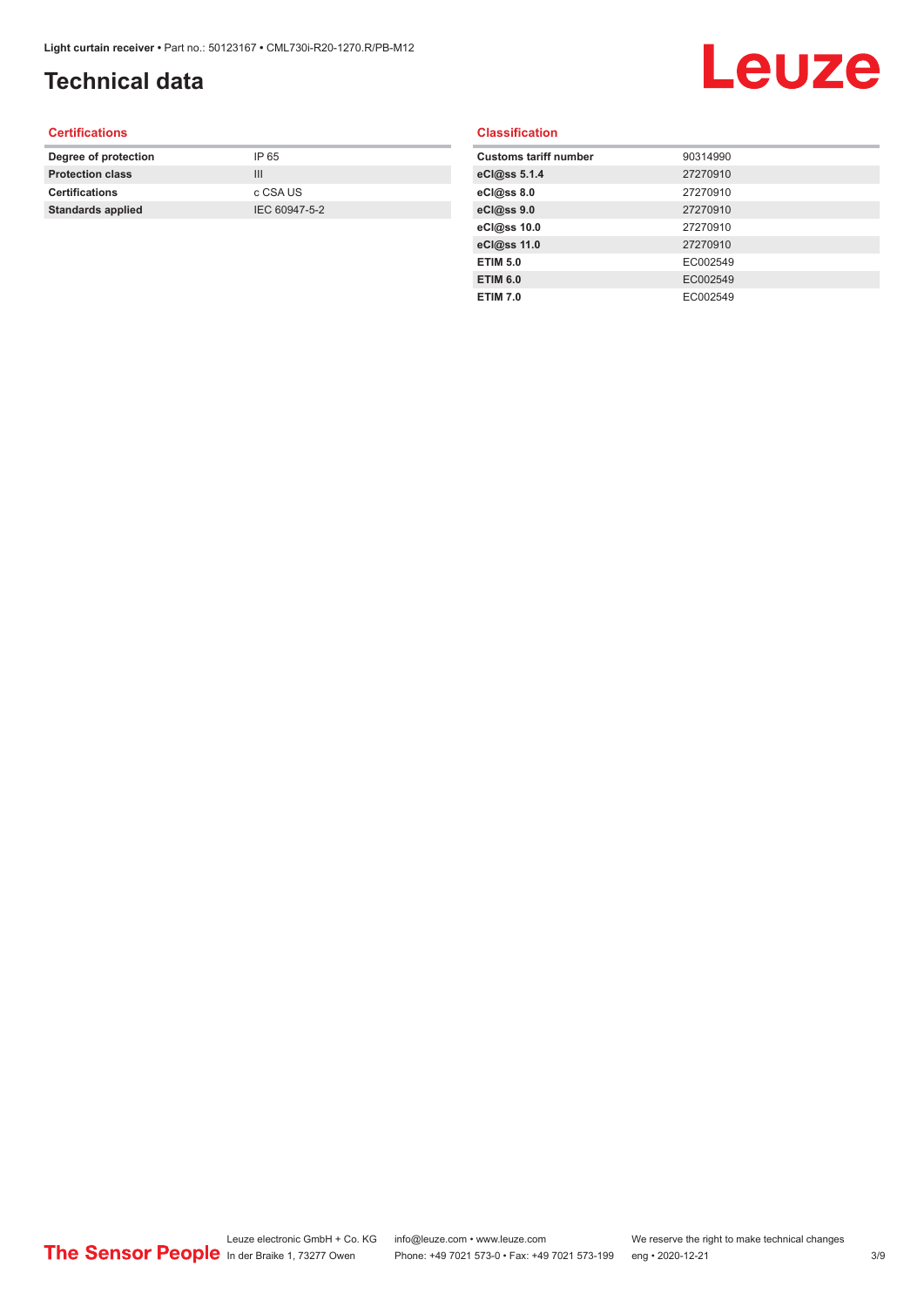#### <span id="page-3-0"></span>**Dimensioned drawings**

All dimensions in millimeters



- 
- B Measurement field length 1270 mm
- F M6 thread

G Fastening groove

- R Receiver
	- Y 5 mm

T Transmitter

Leuze electronic GmbH + Co. KG info@leuze.com • www.leuze.com We reserve the right to make technical changes<br>
The Sensor People in der Braike 1, 73277 Owen Phone: +49 7021 573-0 • Fax: +49 7021 573-199 eng • 2020-12-21 Phone: +49 7021 573-0 • Fax: +49 7021 573-199 eng • 2020-12-21 4/9

## **Leuze**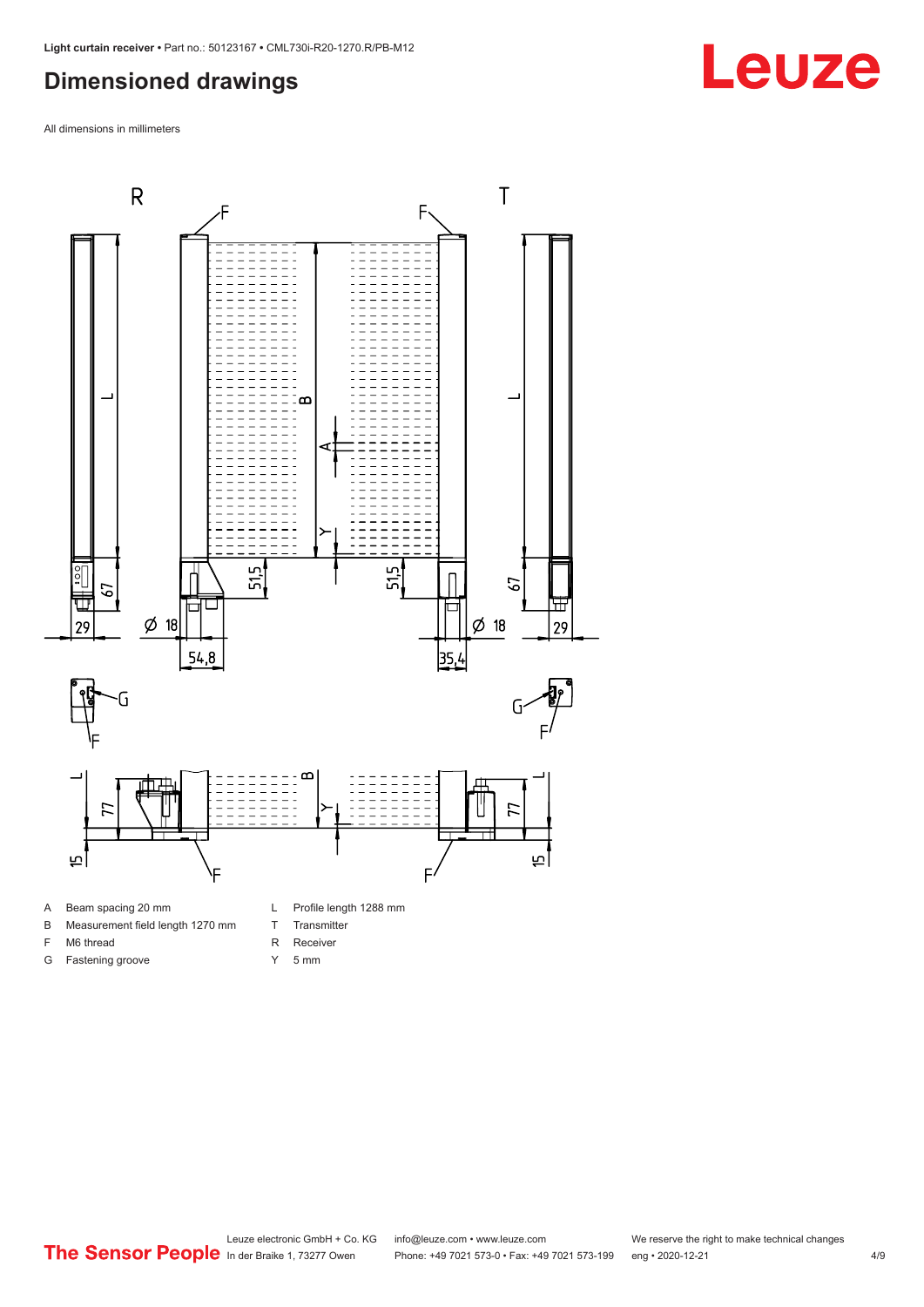#### <span id="page-4-0"></span>**Dimensioned drawings**





A PWR / SW IN / OUT B BUS IN / OUT

## **Electrical connection**

**Connection 1**

| <b>Function</b>    | Configuration interface   |
|--------------------|---------------------------|
|                    | Connection to transmitter |
|                    | Signal IN                 |
|                    | Signal OUT                |
|                    | Voltage supply            |
| Type of connection | Connector                 |
| <b>Thread size</b> | M12                       |
| <b>Type</b>        | Male                      |
| <b>Material</b>    | Metal                     |
| No. of pins        | 8-pin                     |
| Encoding           | A-coded                   |

#### **Pin Pin assignment**

|                | $V +$            |  |  |
|----------------|------------------|--|--|
| $\overline{2}$ | I/O <sub>1</sub> |  |  |
| 3              | <b>GND</b>       |  |  |
| $\overline{4}$ | IO-Link          |  |  |
| 5              | I/O <sub>2</sub> |  |  |
| 6              | RS 485 Tx+       |  |  |
|                | RS 485 Tx+       |  |  |
| 8              | <b>FE/SHIELD</b> |  |  |
|                |                  |  |  |



#### **Connection 2**

| <b>Function</b>    | <b>BUS IN</b>  |  |
|--------------------|----------------|--|
|                    | <b>BUS OUT</b> |  |
| Type of connection | Connector      |  |
| <b>Thread size</b> | M12            |  |
| <b>Type</b>        | Female         |  |
| <b>Material</b>    | Metal          |  |
| No. of pins        | $5$ -pin       |  |
| Encoding           | B-coded        |  |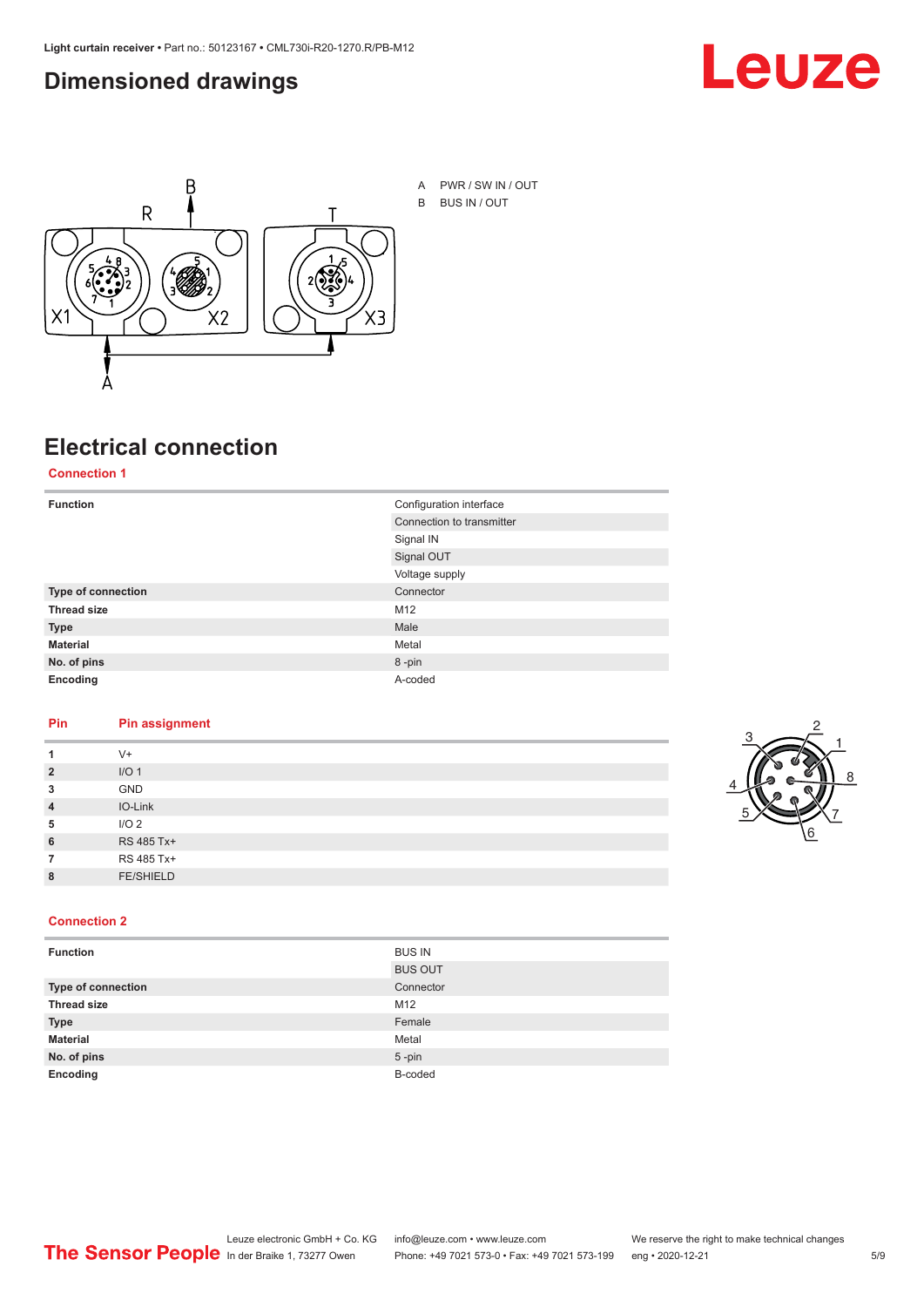## <span id="page-5-0"></span>**Electrical connection**

| Pin | Pin assignment   |  |
|-----|------------------|--|
|     | $V +$            |  |
|     | Tx-              |  |
| 3   | PB GND           |  |
|     | $Tx+$            |  |
| 5   | <b>FE/SHIELD</b> |  |

## **Operation and display**

| <b>LED</b>     | <b>Display</b>           | <b>Meaning</b>                         |
|----------------|--------------------------|----------------------------------------|
|                | Green, continuous light  | Operational readiness                  |
|                | Green, flashing          | Teach / error                          |
| $\overline{2}$ | Yellow, continuous light | Light path free, with function reserve |
|                | Yellow, flashing         | No function reserve                    |
|                | Off                      | Object detected                        |

#### **Suitable transmitters**

| Part no. | <b>Designation</b>         | <b>Article</b>               | <b>Description</b>                                                          |
|----------|----------------------------|------------------------------|-----------------------------------------------------------------------------|
| 50118973 | CML730i-T20-<br>1270.R-M12 | Light curtain<br>transmitter | Operating range: 0.3  9.5 m<br>Connection: Connector, M12, Rear side, 5-pin |

#### **Part number code**

Part designation: **CML7XXi-YZZ-AAAA.BCCCDDD-EEEFFF**

| <b>CML</b>  | <b>Operating principle</b><br>Measuring light curtain                                                                                     |
|-------------|-------------------------------------------------------------------------------------------------------------------------------------------|
| 7XXi        | <b>Series</b><br>720i: 720i series<br>730i: 730i series                                                                                   |
| Y           | Device type<br>T: transmitter<br>R: receiver                                                                                              |
| <b>ZZ</b>   | <b>Beam spacing</b><br>$05:5$ mm<br>10:10 mm<br>20:20 mm<br>40:40 mm                                                                      |
| <b>AAAA</b> | Measurement field length [mm], dependent on beam spacing                                                                                  |
| B           | Equipment<br>A: connector outlet, axial<br>R: rear connector outlet                                                                       |
| CCC         | Interface<br>L: IO-Link<br>/CN: CANopen<br>/PB: PROFIBUS<br>/PN: PROFINET<br>/CV: Analog current and voltage output<br>/D3: RS 485 Modbus |

**Leuze**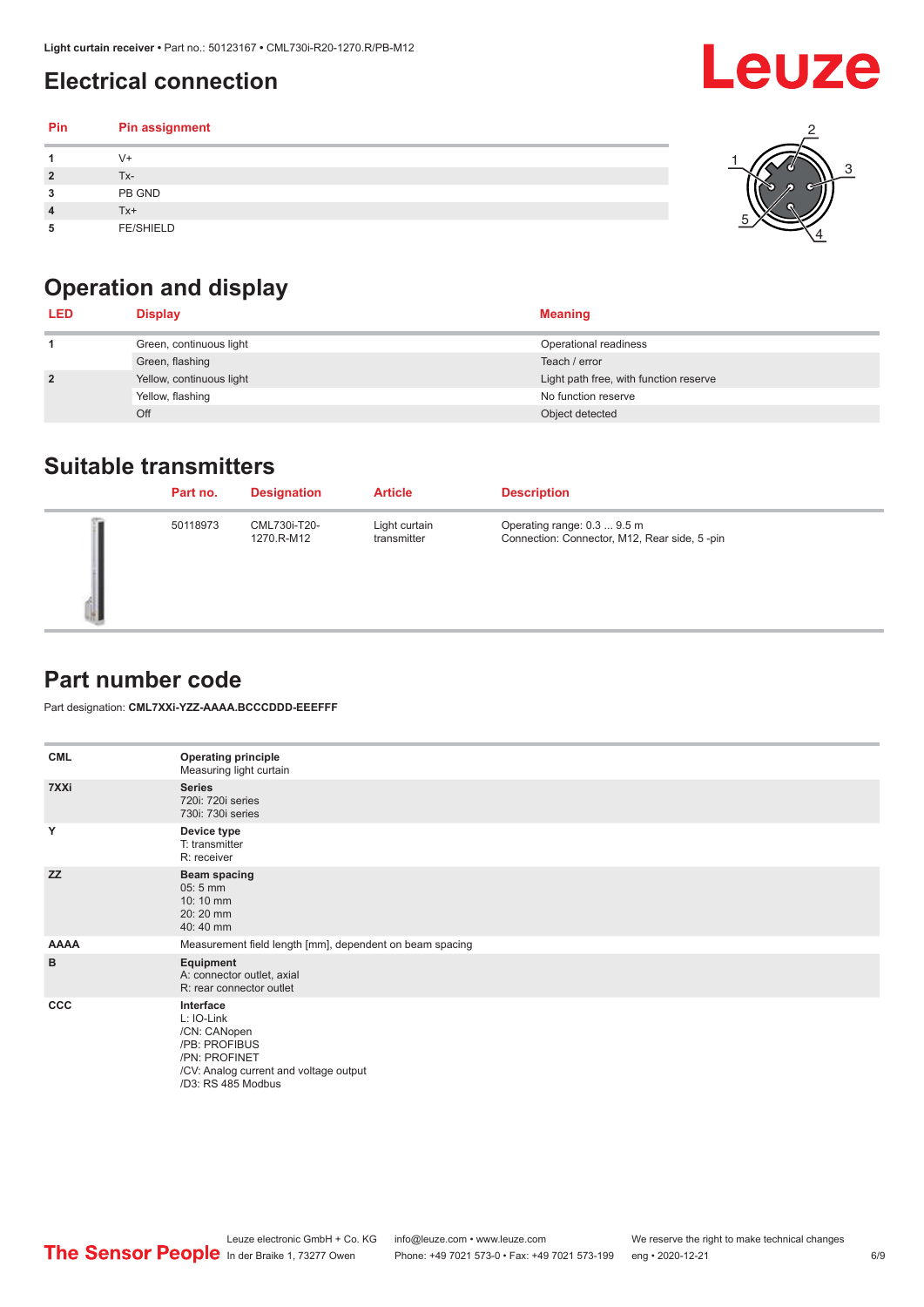#### <span id="page-6-0"></span>**Part number code**



| <b>DDD</b>  | <b>Special equipment</b><br>-PS: Power Setting                                                  |
|-------------|-------------------------------------------------------------------------------------------------|
| <b>EEE</b>  | <b>Electrical connection</b><br>M12: M12 connector                                              |
| <b>FFF</b>  | -EX: Explosion protection                                                                       |
|             |                                                                                                 |
| <b>Note</b> |                                                                                                 |
|             | $\&$ A list with all available device types can be found on the Leuze website at www.leuze.com. |

#### **Notes**

| Observe intended use!                                                                                                                                                                                                            |
|----------------------------------------------------------------------------------------------------------------------------------------------------------------------------------------------------------------------------------|
| $\%$ This product is not a safety sensor and is not intended as personnel protection.<br>$\%$ The product may only be put into operation by competent persons.<br>$\%$ Only use the product in accordance with its intended use. |
|                                                                                                                                                                                                                                  |



#### **For UL applications:**

ª For UL applications, use is only permitted in Class 2 circuits in accordance with the NEC (National Electric Code). ª These proximity switches shall be used with UL Listed Cable assemblies rated 30V, 0.5A min, in the field installation, or equivalent (categories: CYJV/ CYJV7 or PVVA/PVVA7)

#### **Accessories**

### Connection technology - Connection cables

|        | Part no. | <b>Designation</b>     | <b>Article</b>   | <b>Description</b>                                                                                                                                         |
|--------|----------|------------------------|------------------|------------------------------------------------------------------------------------------------------------------------------------------------------------|
| 2<br>W | 50132079 | KD U-M12-5A-V1-<br>050 | Connection cable | Connection 1: Connector, M12, Axial, Female, A-coded, 5-pin<br>Connection 2: Open end<br>Shielded: No<br>Cable length: 5,000 mm<br>Sheathing material: PVC |

#### Connection technology - Y distribution cables

|             |   | Part no. | <b>Designation</b>          | <b>Article</b>        | <b>Description</b>                                                                                                                                                                                                                                                                                  |
|-------------|---|----------|-----------------------------|-----------------------|-----------------------------------------------------------------------------------------------------------------------------------------------------------------------------------------------------------------------------------------------------------------------------------------------------|
| 圔<br>⋿<br>٣ | ø | 50118183 | K-Y1 M12A-5m-<br>M12A-S-PUR | Interconnection cable | Connection 1: Connector, M12, Axial, Female, A-coded, 5-pin<br>Connection 2: Connector, M12, Axial, Male, A-coded, 5-pin<br>Connection 3: Connector, M12, Axial, Female, A-coded, 8-pin<br>Shielded: Yes<br>Cable length fork 1: 5,000 mm<br>Cable length fork 2: 150 mm<br>Sheathing material: PUR |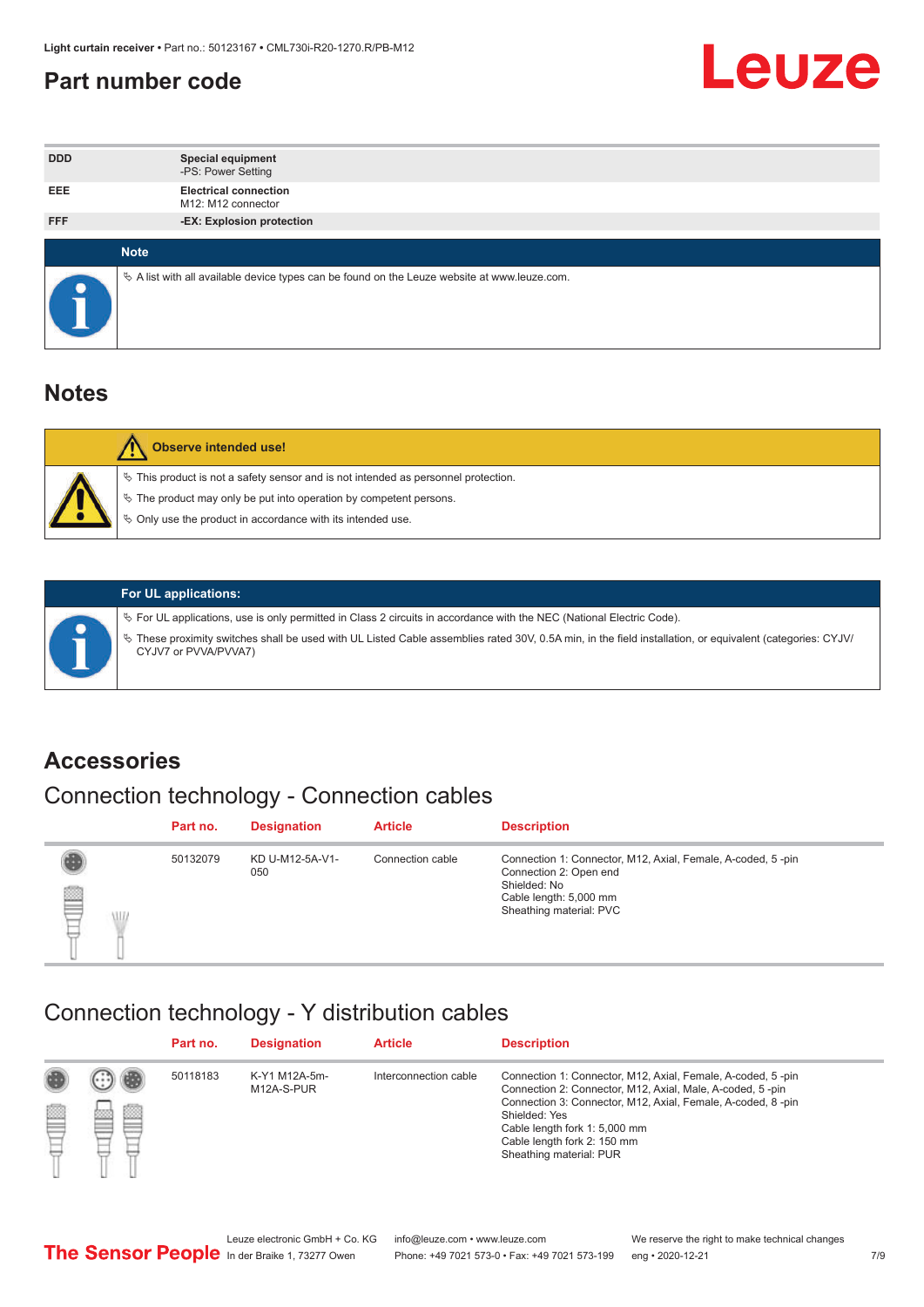#### **Accessories**

## **Leuze**

|   |                  | Part no. | <b>Designation</b>           | <b>Article</b>        | <b>Description</b>                                                                                                                                                                                                                                                                             |
|---|------------------|----------|------------------------------|-----------------------|------------------------------------------------------------------------------------------------------------------------------------------------------------------------------------------------------------------------------------------------------------------------------------------------|
| œ | œ<br><b>COLL</b> | 50123265 | K-YPB M12A-5m-<br>M12A-S-PUR | Interconnection cable | Suitable for interface: PROFIBUS DP<br>Connection 1: Connector, M12, Axial, Male, B-coded, 5-pin<br>Connection 2: Cable with connector, M12, Axial, Female, B-coded, 5-pin<br>Connection 3: Cable with connector, M12, Axial, Male, B-coded, 5-pin<br>Shielded: Yes<br>Sheathing material: PUR |

#### Mounting technology - Mounting brackets

|               | Part no. | <b>Designation</b> | <b>Article</b>      | <b>Description</b>                                                                                                                                                                                                        |
|---------------|----------|--------------------|---------------------|---------------------------------------------------------------------------------------------------------------------------------------------------------------------------------------------------------------------------|
| $\frac{1}{2}$ | 50142900 | BT 700M.5-2SET     | Mounting device set | Design of mounting device: Bracket mounting<br>Fastening, at system: Through-hole mounting, T slotted hole<br>Mounting bracket, at device: Screw type, Sliding block<br>Type of mounting device: Rigid<br>Material: Steel |

### Mounting technology - Swivel mounts

| Part no. | <b>Designation</b> | <b>Article</b>       | <b>Description</b>                                                                                                                                          |
|----------|--------------------|----------------------|-------------------------------------------------------------------------------------------------------------------------------------------------------------|
| 429046   | <b>BT-2R1</b>      | Mounting bracket set | Fastening, at system: Through-hole mounting<br>Mounting bracket, at device: Clampable<br>Type of mounting device: Turning, 360°<br>Material: Metal, Plastic |

#### Configuration devices

| Part no. | <b>Designation</b>             | <b>Article</b>  | <b>Description</b>                                                       |
|----------|--------------------------------|-----------------|--------------------------------------------------------------------------|
| 50121098 | SET MD12-US2-IL1.1<br>$+$ Zub. | Diagnostics set | Interface: USB<br>Connections: 2 Piece(s)<br>Degree of protection: IP 20 |

#### Services

| Part no. | <b>Designation</b> | <b>Article</b>   | <b>Description</b>                                                                                                                                                                                                                                                                                                                                                                                                              |
|----------|--------------------|------------------|---------------------------------------------------------------------------------------------------------------------------------------------------------------------------------------------------------------------------------------------------------------------------------------------------------------------------------------------------------------------------------------------------------------------------------|
| S981001  | CS10-S-110         | Start-up support | Details: Performed at location of customer's choosing, duration: max. 10<br>hours.<br>Conditions: Devices and connection cables are already mounted, price not<br>including travel costs and, if applicable, accommodation expenses.<br>Restrictions: No mechanical (mounting) and electrical (wiring) work<br>performed, no changes (attachments, wiring, programming) to third-party<br>components in the nearby environment. |
| S981005  | CS10-T-110         | Product training | Details: Location and content to be agreed upon, duration: max. 10 hours.<br>Conditions: Price not including travel costs and, if applicable, accommodation<br>expenses.<br>Restrictions: Travel costs and accommodation expenses charged separately<br>and according to expenditure.                                                                                                                                           |